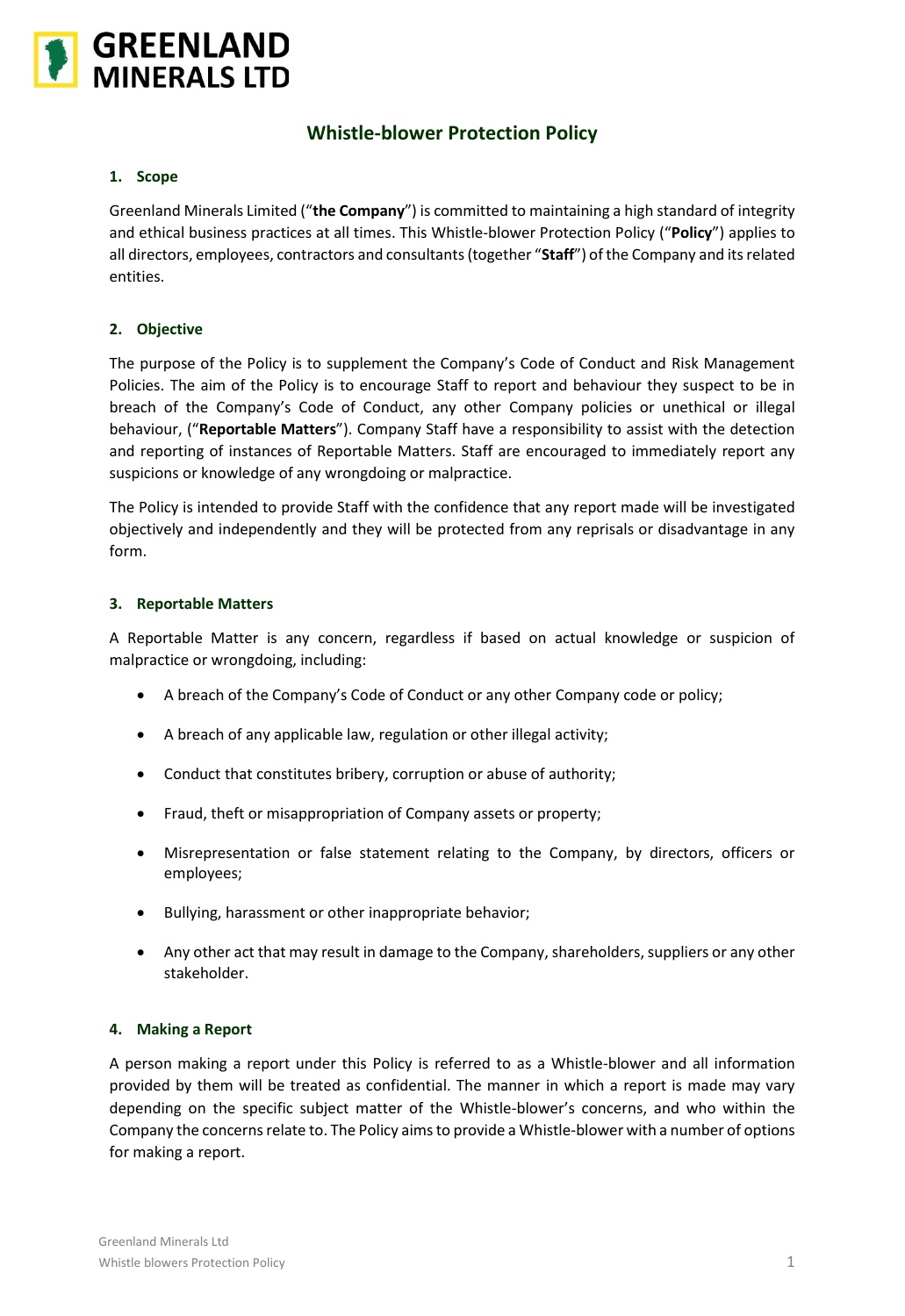

#### **Who should a report be made to?**

A Whistle-blower can make a report under this Policy to an Investigations Office, which can be any of the following:

- Their immediate supervisor
- The Company Secretary
- Chairman of the Audit Committee
- The Company Chairman

#### **How can a report be made?**

A Whistle-blower can make a report under this policy:

- In person
- By email to the email address of any of the Investigations Officer
- In writing addressed to:

Greenland Minerals Limited

PO Box 2006

Subiaco WA 6904

The report should be marked PRIVATE and CONFIDENTIAL and attention to the Investigations Officer you wish to make the report to.

Report in writing can be anonymous, however, this may affect the ability to properly investigate the report.

Nothing in this Policy should be taken as restricting a Whistle-blower from reporting their concerns directly to the Australian Securities and Investment Commissions (ASIC), the Australian Securities Exchange (ASX) or any other regulatory body.

#### **5. Investigation of a report**

The investigation process and whether the investigation is dealt with internally or externally, will depend on the nature of the matter being investigated. The Company's objective is that all reports are investigated in a manner that is fair and objective to those involved.

Except where a report is made anonymously, as part of the investigation the Whistle-blower will be interviewed privately and may be asked to sign a written statement. The Whistle-blower's identity will be kept confidential at all times and will only be disclosed with the Whistle-blower's consent and if it is essential to the investigation.

Where possible, the Whistle-blower will be kept informed of the progress of the investigation and its outcomes including the course of action the Company proposes to take. If following the investigation, it is decided that no action will be taken, an appropriate explanation of this decision will be provided to the Whistle-blower.